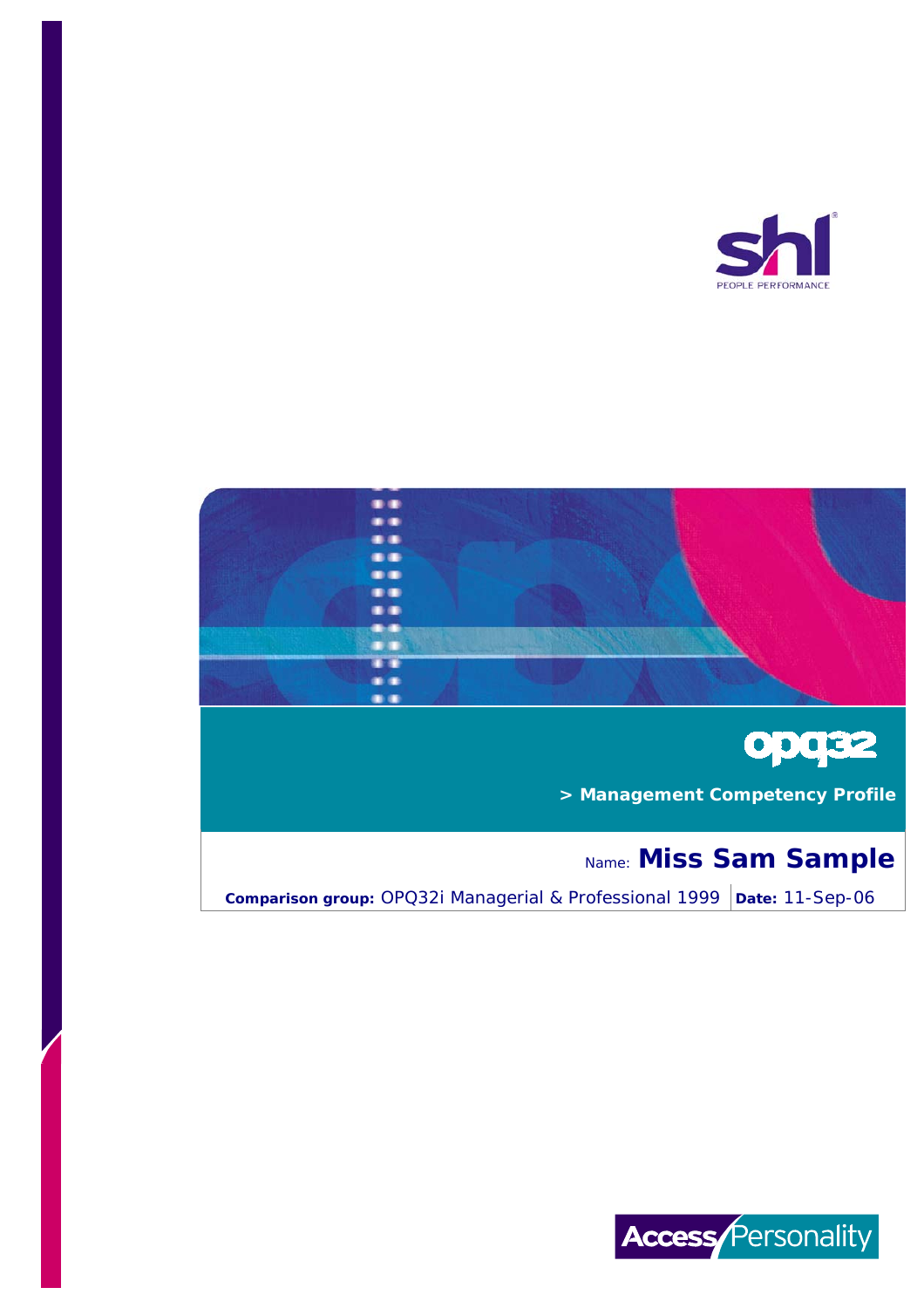#### **INTRODUCTION**

This report summarises how Miss Sample's preferred style or typical way of behaving is likely to influence her potential on a range of management competencies.

The format of the personality questionnaire that she completed (OPQ32i) required her to make forced choices between a range of different statements. It is important to appreciate that, due to the nature of the questionnaire, it is not possible for her to achieve a high potential rating for all competencies. The profile below is therefore best viewed as indicating her likely relative strengths and limitations across the competencies considered.

The ticks, crosses and circles indicate which aspects of her style are likely to contribute positively or more negatively to each competency. The overall fit between Miss Sample's style and each competency (as outlined above) is shown in the bar graphs on the right hand side of the report.

The key at the end of the profile explains these competency fit indicators in more detail.

The competencies are more fully defined on the final page of this report.

|                           | <b>Managerial Qualities</b>                                          |   |                |   |   |   |             |  |
|---------------------------|----------------------------------------------------------------------|---|----------------|---|---|---|-------------|--|
| $\checkmark$              | Generally uses persuasion when motivating others.                    | 1 | 2              | 3 | 4 | 5 |             |  |
| $\bullet$                 | Is prepared to take charge of a group when required.                 |   |                |   |   |   |             |  |
|                           | Consults others to a reasonable degree when making<br>decisions.     |   |                |   |   |   | Leadership  |  |
|                           | Can be fairly outgoing and high profile when required.               |   |                |   |   |   |             |  |
|                           |                                                                      |   |                |   |   |   |             |  |
| xx                        | Takes only a very short term perspective in planning.                | 1 | $\overline{2}$ | 3 | 4 | 5 |             |  |
| ×                         | Attention to detail is likely to be low when developing plans.       |   |                |   |   |   | Planning &  |  |
| $\bullet$                 | Gives some thought to potential difficulties in a plan.              |   |                |   |   |   | Organising  |  |
| ×                         | Places fairly low priority on monitoring plans against<br>deadlines. |   |                |   |   |   |             |  |
|                           |                                                                      |   |                |   |   |   |             |  |
| $\bullet$                 | As likely to follow quality procedures as most others.               | 1 | $\overline{2}$ | 3 | 4 | 5 |             |  |
| $\bullet$                 | Moderately concerned with evaluating against standards.              |   |                |   |   |   | Quality     |  |
| $\pmb{\times}$            | May pay limited attention to detail when reviewing work.             |   |                |   |   |   | Orientation |  |
| $\boldsymbol{\mathsf{x}}$ | Lower emphasis on task completion may compromise quality.            |   |                |   |   |   |             |  |
|                           |                                                                      |   |                |   |   |   |             |  |
| $\checkmark$              | Is quite interested in selling and negotiating.                      | 1 | $\overline{2}$ | 3 | 4 | 5 |             |  |
| ✓                         | Holds strong views and is reluctant to change these.                 |   |                |   |   |   | Persuasive  |  |
| ✓                         | Likely to feel very confident when formally presenting views.        |   |                |   |   |   |             |  |
|                           | Persuasion of others aided by her quite outgoing nature.             |   |                |   |   |   |             |  |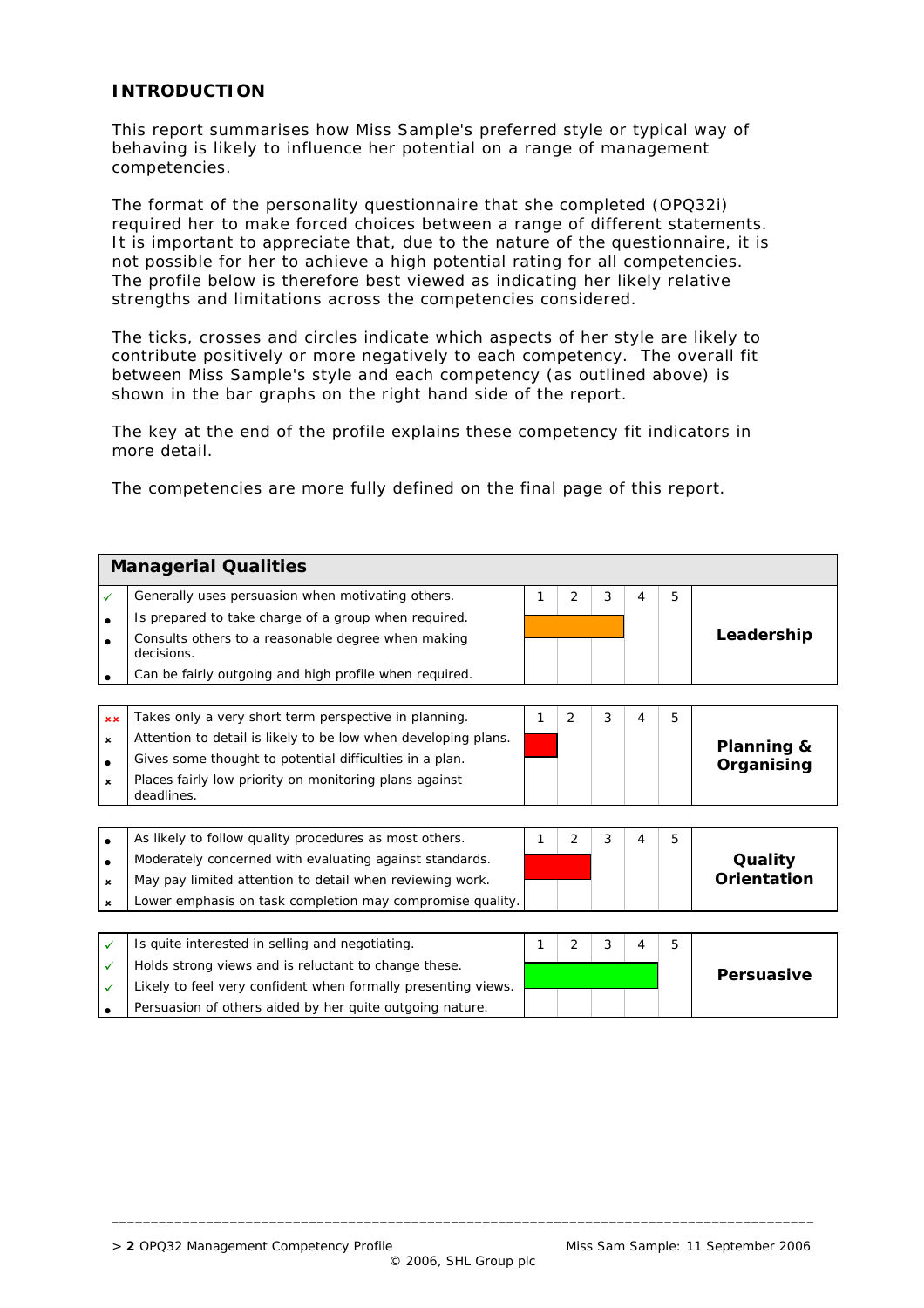|              | <b>Professional Qualities</b>                                    |   |                |   |   |   |                            |  |  |
|--------------|------------------------------------------------------------------|---|----------------|---|---|---|----------------------------|--|--|
| $\checkmark$ | Is very interested in applying theory to professional practices. | 1 | $\overline{2}$ | 3 | 4 | 5 |                            |  |  |
|              | Likely to evaluate technical developments fairly critically.     |   |                |   |   |   | *Specialist                |  |  |
|              | Fairly comfortable working with numerical data.                  |   |                |   |   |   | <b>Knowledge</b>           |  |  |
| $\checkmark$ | Will question the consensus view of developments in her<br>area. |   |                |   |   |   |                            |  |  |
|              |                                                                  |   |                |   |   |   |                            |  |  |
| $\bullet$    | May not always spot potential difficulties in solutions.         | 1 | 2              | 3 | 4 | 5 |                            |  |  |
| $\checkmark$ | Likely to apply theories and concepts to problem solving.        |   |                |   |   |   | <b>Problem Solving</b>     |  |  |
|              | Reasonably comfortable problem solving with numerical data.      |   |                |   |   |   | & Analysis                 |  |  |
|              | Shows some flexibility when implementing solutions.              |   |                |   |   |   |                            |  |  |
|              |                                                                  |   |                |   |   |   |                            |  |  |
| $\checkmark$ | Feels very confident and at ease when speaking formally.         | 1 | $\overline{2}$ | 3 | 4 | 5 |                            |  |  |
| $\checkmark$ | Generally enjoys using a persuasive and convincing style.        |   |                |   |   |   | Oral                       |  |  |
|              | Is reasonably outgoing and sociable in manner.                   |   |                |   |   |   | Communication              |  |  |
|              | Has some flexibility of style to suit her audience.              |   |                |   |   |   |                            |  |  |
|              |                                                                  |   |                |   |   |   |                            |  |  |
| $\bullet$    | Will spend some time evaluating written work for errors.         |   | 2              | 3 |   | 5 |                            |  |  |
| ✓            | Likes working with theoretical or conceptual documents.          |   |                |   |   |   | **Written<br>Communication |  |  |

| <b>Entrepreneurial Qualities</b> |                                                                    |  |  |  |  |   |            |
|----------------------------------|--------------------------------------------------------------------|--|--|--|--|---|------------|
|                                  | Brings a degree of 'competitive edge' to commercial<br>situations. |  |  |  |  | b |            |
|                                  | Is quite likely to be motivated by stretching business targets.    |  |  |  |  |   | Commercial |
|                                  | Brings a degree of sales focus to a commercial environment.        |  |  |  |  |   | Awareness  |
| $\checkmark$                     | Highly likely to separate commercial from personnel issues.        |  |  |  |  |   |            |
|                                  |                                                                    |  |  |  |  |   |            |
|                                  | Describes herself as a fairly creative individual.                 |  |  |  |  | 5 |            |

|  | Describes herself as a fairly creative individual.             |  |  |  |  |   |                   |  |                         |
|--|----------------------------------------------------------------|--|--|--|--|---|-------------------|--|-------------------------|
|  | Likely to follow traditional methods when generating ideas.    |  |  |  |  |   |                   |  | <b>Creativity &amp;</b> |
|  | Occasionally challenges the rules when implementing an idea.   |  |  |  |  |   | <b>Innovation</b> |  |                         |
|  | Usually applies intellectual analysis to the creative process. |  |  |  |  |   |                   |  |                         |
|  |                                                                |  |  |  |  |   |                   |  |                         |
|  | Decides upon a course of action very quickly.                  |  |  |  |  | 5 |                   |  |                         |
|  | Initiation of action likely to be aided by quite high energy   |  |  |  |  |   |                   |  |                         |

| Initiation of action likely to be aided by quite high energy<br>levels. | <b>Action</b> |
|-------------------------------------------------------------------------|---------------|
| Quite high emphasis on targets likely to encourage action.              | Orientation   |
| Low attention to detail unlikely to delay intention to act.             |               |
|                                                                         |               |

| $x \times$ Has a strong tendency to think in the shorter term. |  |  |                  |
|----------------------------------------------------------------|--|--|------------------|
| Prefers to take a broad rather than a detailed view.           |  |  | <b>Strategic</b> |
| Enjoys working with theoretical strategic models.              |  |  |                  |
| Sets quite demanding long-term goals.                          |  |  |                  |

Specialist Knowledge tends to be specific to the particular job; these aspects of style may not be appropriate for some specialisms.

Written Communication is best assessed using written exercises (e.g.in-tray) or verbal tests rather than based primarily on the responses to a personality questionnaire.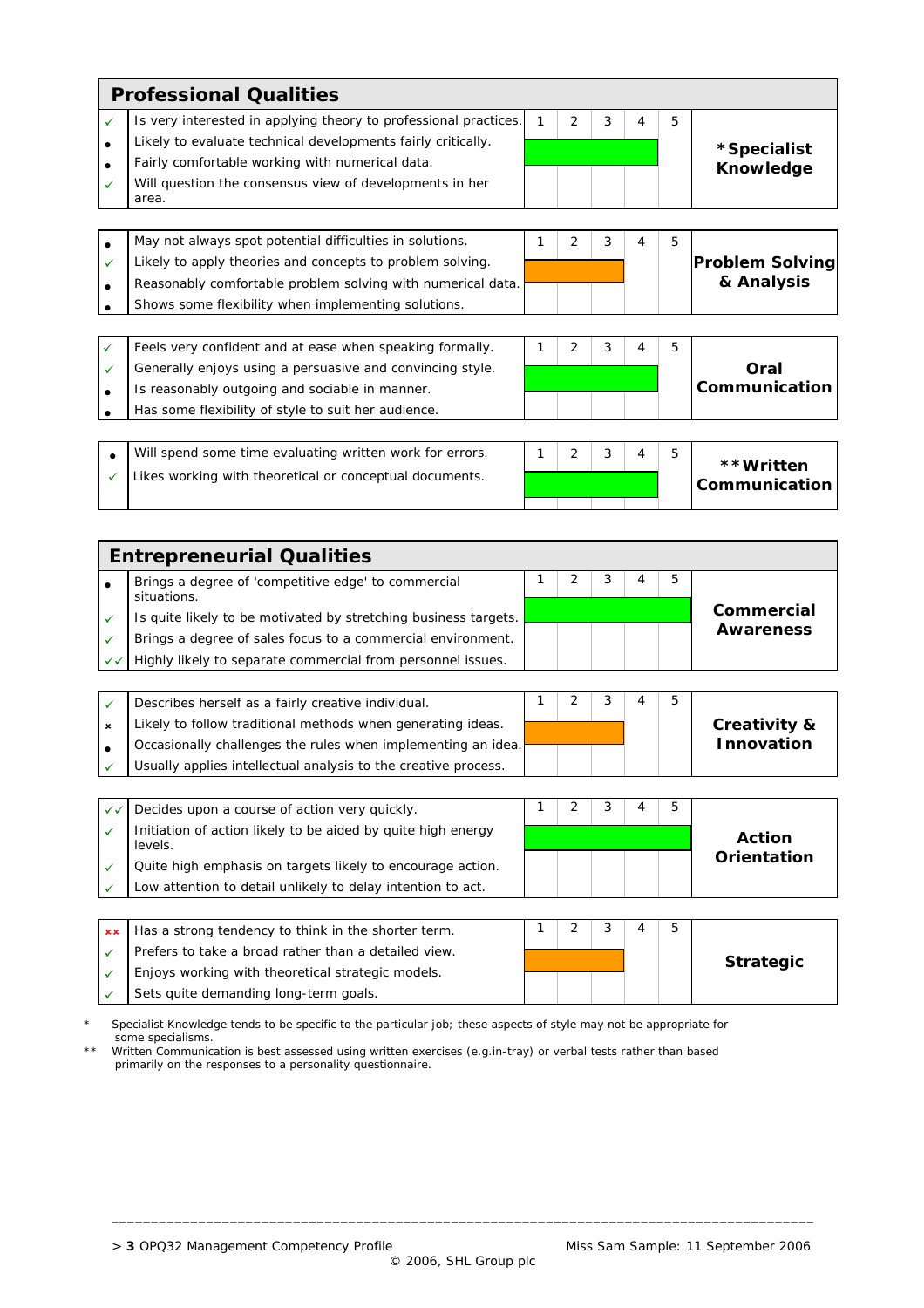|              | <b>Personal Qualities</b>                                               |   |   |   |   |   |                               |  |
|--------------|-------------------------------------------------------------------------|---|---|---|---|---|-------------------------------|--|
| <b>xx</b>    | Less inclined to offer support to colleagues in need.                   | 1 | 2 | 3 | 4 | 5 |                               |  |
| $\bullet$    | Encourages others to contribute to some extent.                         |   |   |   |   |   | Interpersonal                 |  |
| x x          | Finds extreme difficulty in holding back criticism of others'<br>views. |   |   |   |   |   | Sensitivity                   |  |
|              | May enjoy winning but perhaps not against colleagues.                   |   |   |   |   |   |                               |  |
|              |                                                                         |   |   |   |   |   |                               |  |
| $\bullet$    | Likes some change against a backdrop of stability.                      | 1 | 2 | 3 | 4 | 5 |                               |  |
| $\bullet$    | Prepared to adapt behaviour to different circumstances.                 |   |   |   |   |   | <b>Flexibility</b>            |  |
| $\mathbf x$  | Tends to reject group consensus and goes own way.                       |   |   |   |   |   |                               |  |
|              | Is fairly optimistic when faced with change.                            |   |   |   |   |   |                               |  |
|              |                                                                         |   |   |   |   |   |                               |  |
| ✓            | Finds it fairly easy to remain relaxed.                                 | 1 | 2 | 3 | 4 | 5 |                               |  |
| $\checkmark$ | Deals with criticism very easily and rarely dwells on it.               |   |   |   |   |   | <b>Resilience</b>             |  |
| $\bullet$    | Will retain a moderate degree of control over emotions.                 |   |   |   |   |   |                               |  |
| ✓            | Is fairly likely to take an optimistic and positive view.               |   |   |   |   |   |                               |  |
|              |                                                                         |   |   |   |   |   |                               |  |
| $\checkmark$ | Shows energy and prefers to keep busy.                                  | 1 | 2 | 3 | 4 | 5 |                               |  |
| ✓            | Is fairly ambitious and likely to seek career progression.              |   |   |   |   |   | Personal<br><b>Motivation</b> |  |
|              | Is likely to demonstrate moderate competitive drive.                    |   |   |   |   |   |                               |  |

## **KEY TO COMPETENCY FIT INDICATORS**

| Symbol | <b>Short Description</b> | <b>Definition</b>                                       |
|--------|--------------------------|---------------------------------------------------------|
| x x    | <b>Key Limitation</b>    | Strongly likely to have a negative impact               |
| ×      | <b>Likely Limitation</b> | Likely to have a negative impact                        |
|        | Moderate                 | Likely to have neither a positive nor a negative impact |
|        | <b>Likely Strength</b>   | Likely to have a positive impact                        |
| ✓✓     | <b>Key Strength</b>      | Strongly likely to have a positive impact               |

|                 |                    |                   |                      | G                 |
|-----------------|--------------------|-------------------|----------------------|-------------------|
|                 |                    |                   |                      |                   |
|                 |                    |                   |                      |                   |
| <b>Unlikely</b> | <b>Less Likely</b> | <b>Moderately</b> | Quite likely to be a | Very likely to be |
| to be a         | to be a            | likely to be a    | strength             | a strength        |
| strength        | strength           | strength          |                      |                   |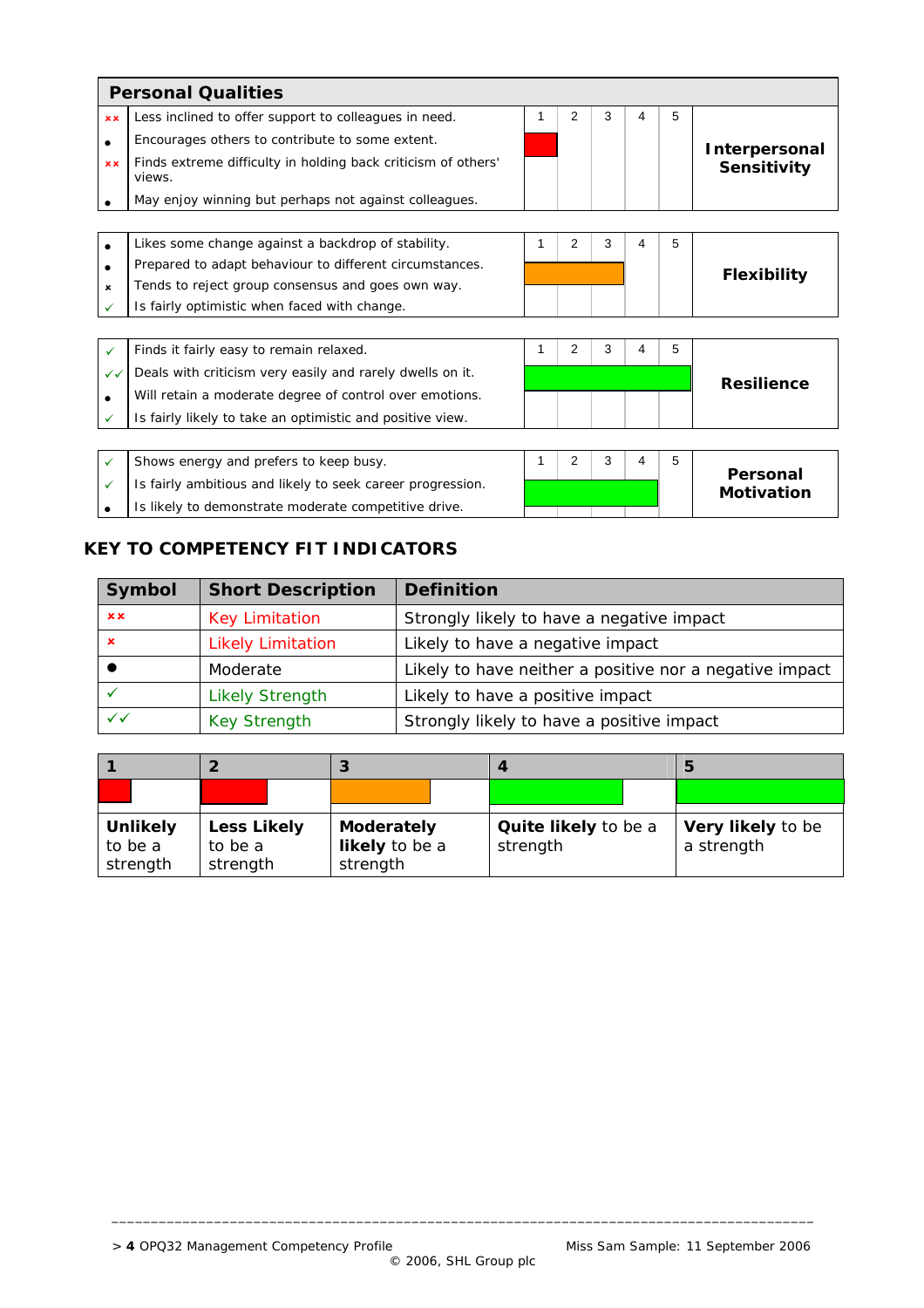# **Competency Definitions**

| Area                                | Competency                  | <b>Definition</b>                                                                                                                                                   |
|-------------------------------------|-----------------------------|---------------------------------------------------------------------------------------------------------------------------------------------------------------------|
|                                     | Leadership                  | Motivates and empowers others in order<br>to reach organisational goals.                                                                                            |
|                                     | Planning & Organising       | Organises and schedules events,<br>activities and resources. Sets up and<br>monitors timescales and plans.                                                          |
| <b>Managerial Qualities</b>         | Quality Orientation         | Shows awareness of goals and<br>standards. Follows through to ensure<br>that quality and productivity standards<br>are met.                                         |
|                                     | Persuasiveness              | Influences, convinces or impresses<br>others in a way that results in<br>acceptance, agreement or behaviour<br>change.                                              |
|                                     | Specialist Knowledge        | Understands technical or professional<br>aspects of work and continually<br>maintains technical knowledge.                                                          |
| Professional                        | Problem Solving & Analysis  | Analyses issues and breaks them down<br>into their component parts. Makes<br>systematic and rational judgements<br>based on relevant information.                   |
| <b>Qualities</b>                    | Oral Communication          | Speaks clearly, fluently and in a<br>compelling manner to both individuals<br>and groups.                                                                           |
|                                     | Written Communication       | Writes in a clear and concise manner,<br>using appropriate grammar, style and<br>language for the reader.                                                           |
|                                     | <b>Commercial Awareness</b> | Understands and applies commercial<br>and financial principles. Views issues in<br>terms of costs, profits, markets and<br>added value.                             |
| Entrepreneurial<br><b>Qualities</b> | Creativity & Innovation     | Creates new and imaginative<br>approaches to work-related issues.<br>Identifies fresh approaches and shows a<br>willingness to question traditional<br>assumptions. |
|                                     | <b>Action Orientation</b>   | Demonstrates a readiness to make<br>decisions, take the initiative and<br>originate action.                                                                         |
|                                     | Strategic                   | Demonstrates a broad-based view of<br>issues, events and activities and a<br>perception of their longer term impact<br>or wider implications.                       |
|                                     | Interpersonal Sensitivity   | Interacts with others in a sensitive and<br>effective way. Respects and works well<br>with others.                                                                  |
|                                     | Flexibility                 | Successfully adapts to changing<br>demands and conditions.                                                                                                          |
| <b>Personal Qualities</b>           | Resilience                  | Maintains effective work behaviour in<br>the face of setbacks or pressure.<br>Remains calm, stable and in control of<br>themselves.                                 |
|                                     | Personal Motivation         | Commits self to work hard towards<br>goals. Shows enthusiasm and career<br>commitment.                                                                              |